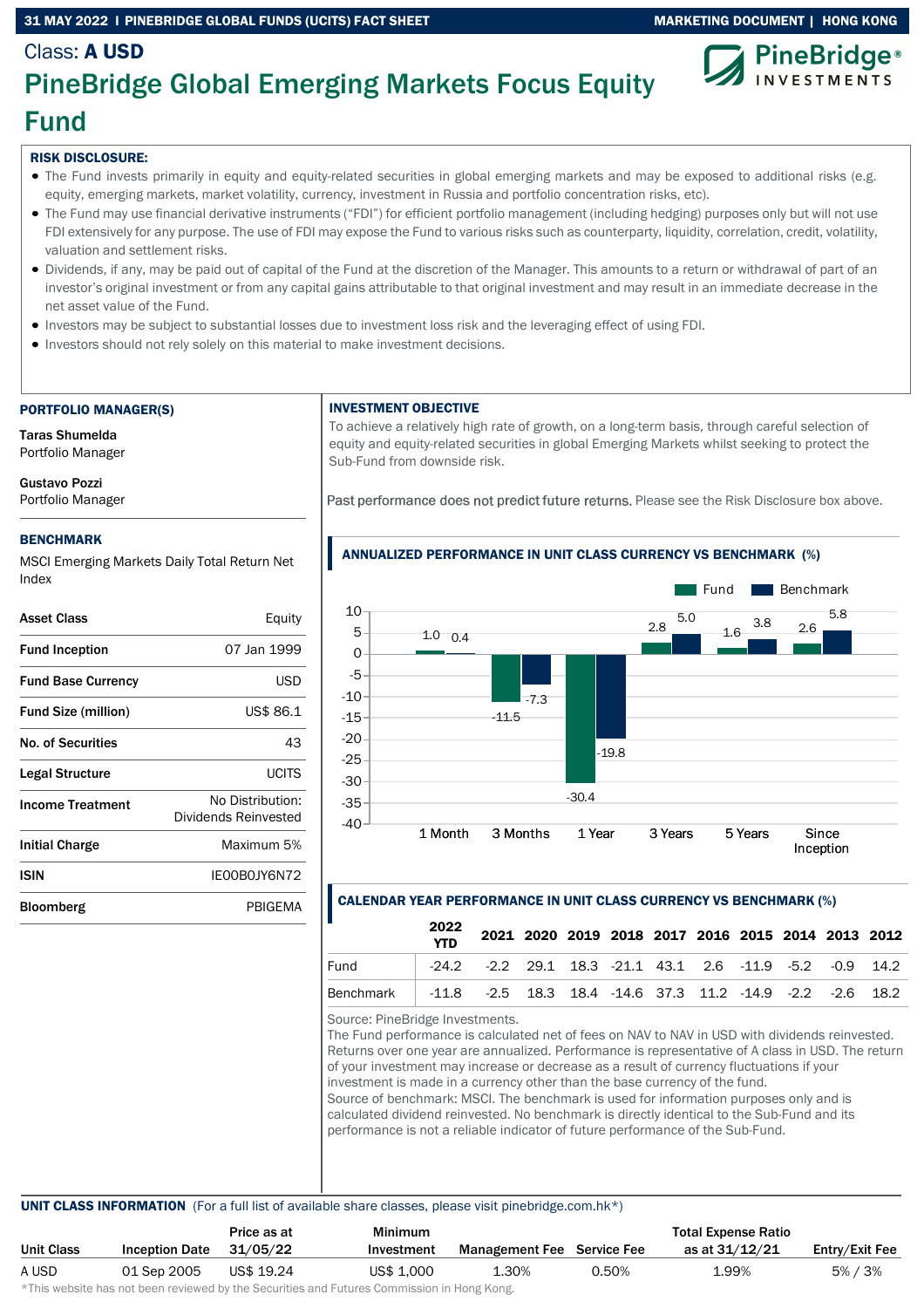### 31 MAY 2022 I PINEBRIDGE GLOBAL FUNDS (UCITS) FACT SHEET MARKETING DOCUMENT | HONG KONG

### Class: A USD

# PineBridge Global Emerging Markets Focus Equity Fund

### SECTOR BREAKDOWN (%)

|                               | <b>FUND</b> | <b>BENCHMARK</b> |
|-------------------------------|-------------|------------------|
| <b>Financials</b>             | 22.4        | 21.8             |
| <b>Consumer Discretionary</b> | 21.9        | 12.8             |
| Information Technology        | 17.5        | 21.1             |
| Industrials                   | 13.3        | 5.5              |
| <b>Health Care</b>            | 7.2         | 3.6              |
| <b>Consumer Staples</b>       | 6.7         | 6.0              |
| Energy                        | 5.4         | 5.0              |
| <b>Communication Services</b> | 3.3         | 10.2             |
| Other                         | 0.9         | 13.9             |
| Cash                          | 1.4         | 0.0              |

### FUND ANALYSIS

|                        | <b>3 YEARS</b> |
|------------------------|----------------|
| Information Ratio      | $-0.3$         |
| Sharpe Ratio           | 0.1            |
| Alpha $(%)$            | $-2.6$         |
| Tracking Error (%)     | 7.2            |
| Standard Deviation (%) | 23.0           |
| Beta                   | 1.2            |
| R Squared (%)          | 93.5           |

### PORTFOLIO CHARACTERISTICS

| Wtd Avg Mkt Cap US\$ million | 66,483.0 |
|------------------------------|----------|
| P/E Ratio                    | 14.7     |
| P/B Ratio                    | 2.2      |
| <b>ROE</b> (%)               | 18.1     |
| Debt to Equity Ratio         | 0.38     |

### GEOGRAPHICAL BREAKDOWN (%)

|                      | <b>FUND</b> | <b>BENCHMARK</b> |
|----------------------|-------------|------------------|
| China                | 28.4        | 30.6             |
| Taiwan               | 12.5        | 16.0             |
| India                | 12.5        | 12.8             |
| South Korea          | 9.0         | 12.7             |
| <b>Brazil</b>        | 7.1         | 5.6              |
| Mexico               | 6.2         | 2.3              |
| <b>United States</b> | 5.5         | 0.0              |
| South Africa         | 5.3         | 3.8              |
| Other                | 12.2        | 16.2             |
| Cash                 | 1.4         | 0.0              |

### TOP TEN HOLDINGS (%)

|                                              | <b>FUND</b> |
|----------------------------------------------|-------------|
| SK hynix Inc.                                | 4.7         |
| Taiwan Semiconductor Manufacturing Co., Ltd. | 4.6         |
| Alibaba Group Holding Ltd.                   | 4.3         |
| Doosan Bobcat, Inc.                          | 4.3         |
| Jumbo S.A.                                   | 4.0         |
| Ping An Bank Co., Ltd.                       | 3.5         |
| Schlumberger N.V. (Schlumberger Limited)     | 3.3         |
| Pinduoduo, Inc.                              | 3.2         |
| <b>FirstRand Limited</b>                     | 3.1         |
| Wal-Mart de Mexico SAB de CV                 | 3.1         |

### **GLOSSARY**

Alpha: Measures the relative performance generated by the fund compared to the benchmark. An alpha of 1.0 indicates that the fund has outperformed its benchmark by 1%, after adjusting for risk of the benchmark.

Beta: Reflects sensitivity of the fund's returns to that of benchmark returns. A beta of 1.05 suggests that the fund could perform 5% better than the benchmark in up market and 5% worse in down market, assuming all other factors remain constant.

Exit Fee: Fee charged to investors when they redeem unit from a fund.

Information Ratio: Measures the funds returns above the benchmark returns relative to the risk (volatility) of the excess returns. It is a measure that identifies the consistency of the manager to outperform the benchmark.

Initial Fee: Fee charged to investors when they purchase units in a fund.

Management Fee: Percentage of the fund's assets that unitholders pay annually as remuneration to the investment adviser for managing the fund.

R Squared: Reflects the proportion of fund performance explained by changes in the benchmark. A high R-squared indicates the fund's performance has been in line with the benchmark. A low R-squared indicates the fund's performance has not been in line with the benchmark.

Service Fee: Percentage of fund's assets that retail unitholders pay annually for distribution services.

Sharpe Ratio: Measure of the fund's risk adjusted performance calculated as the portfolio returns in excess of the risk-free rate, divided by the risk (volatility) i.e. the Standard Deviation. The higher the Sharpe Ratio the better the returns compared to the risk taken.

Total Expense Ratio (TER): Estimated percentage (annualized) of fund assets used to pay for management fees and operating expenses, including service fees (if any) incurred by the fund. Fund expenses are reflected in the NAV. When calculating the TER, PineBridge has used the amount of expenses that it has received or estimated in its capacity as the Fund's Manager. Please note that the expense ratio includes variable expenses that are based on a number of factors including fund size, transactions, and other expenses. No assurance can be given that the TER will be realized over any future given period.

Tracking Error: Reflects the degree of variability of fund returns in relation to the benchmark. The lower the number the closer the fund's historic performance is to the benchmark.